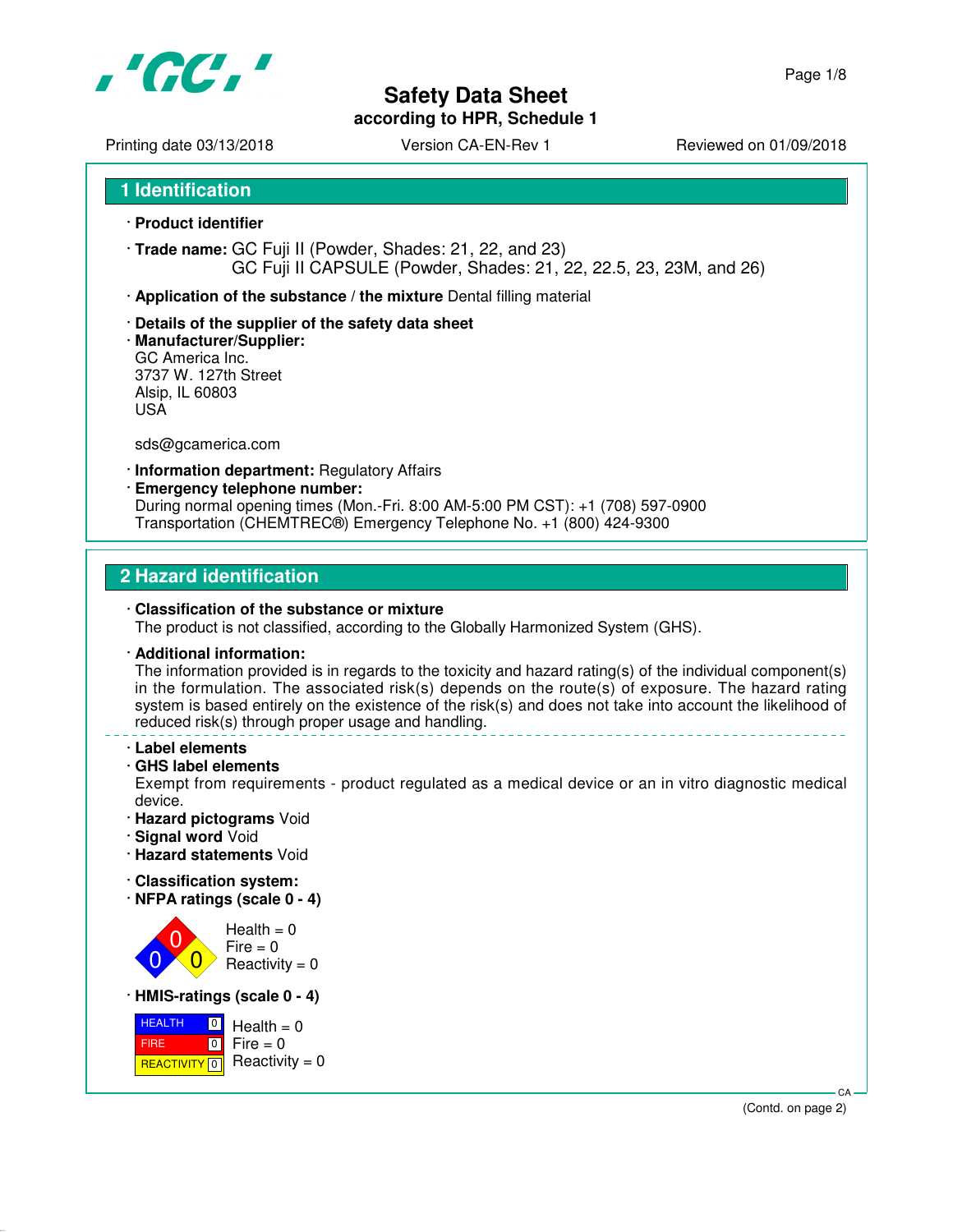Printing date 03/13/2018 Version CA-EN-Rev 1 Reviewed on 01/09/2018

**Trade name:** GC Fuji II (Powder, Shades: 21, 22, and 23) GC Fuji II CAPSULE (Powder, Shades: 21, 22, 22.5, 23, 23M, and 26)

(Contd. of page 1)

### **3 Composition/Information on ingredients**

#### · **Chemical characterization: Mixtures**

- · **Description:** Mixture of the substances listed below with nonhazardous additions.
- · **Dangerous components:** Void
- · **Additional information:**

If a substance is marked with \*\*, then substance is a trade secret. This is allowed under OSHA's Hazard Communication Standard (HCS) as a trade secret and under GHS as Confidential Business Information (CBI).

### **4 First aid measures**

- · **Description of first aid measures**
- · **General information:** No special measures required. If symptoms persist consult doctor.
- · **After inhalation:** Supply fresh air; consult doctor in case of complaints.

In case of unconsciousness place patient stably in side position for transportation.

- · **After skin contact:** Rinse with warm water. If symptoms persist consult doctor.
- · **After eye contact:** Rinse opened eye for several minutes under running water. If symptoms persist, consult a doctor.
- · **After swallowing:** Rinse out mouth and then drink plenty of water. If symptoms persist consult doctor.
- · **Information for doctor:**
- · **Most important symptoms and effects, both acute and delayed** No further relevant information available.
- · **Indication of any immediate medical attention and special treatment needed** No further relevant information available.

# **5 Firefighting measures**

- · **Extinguishing media**
- · **Suitable extinguishing agents:**

CO2, extinguishing powder or water spray. Fight larger fires with water spray or alcohol resistant foam. Use fire fighting measures that suit the environment.

- · **For safety reasons unsuitable extinguishing agents:** Water with full jet
- · **Special hazards arising from the substance or mixture**
- Formation of toxic gases is possible during heating or in case of fire.
- · **Advice for firefighters**
- · **Protective equipment:** Wear self-contained respiratory protective device.
- · **Additional information**

Dispose of fire debris and contaminated fire fighting water in accordance with official regulations.

(Contd. on page 3)

CA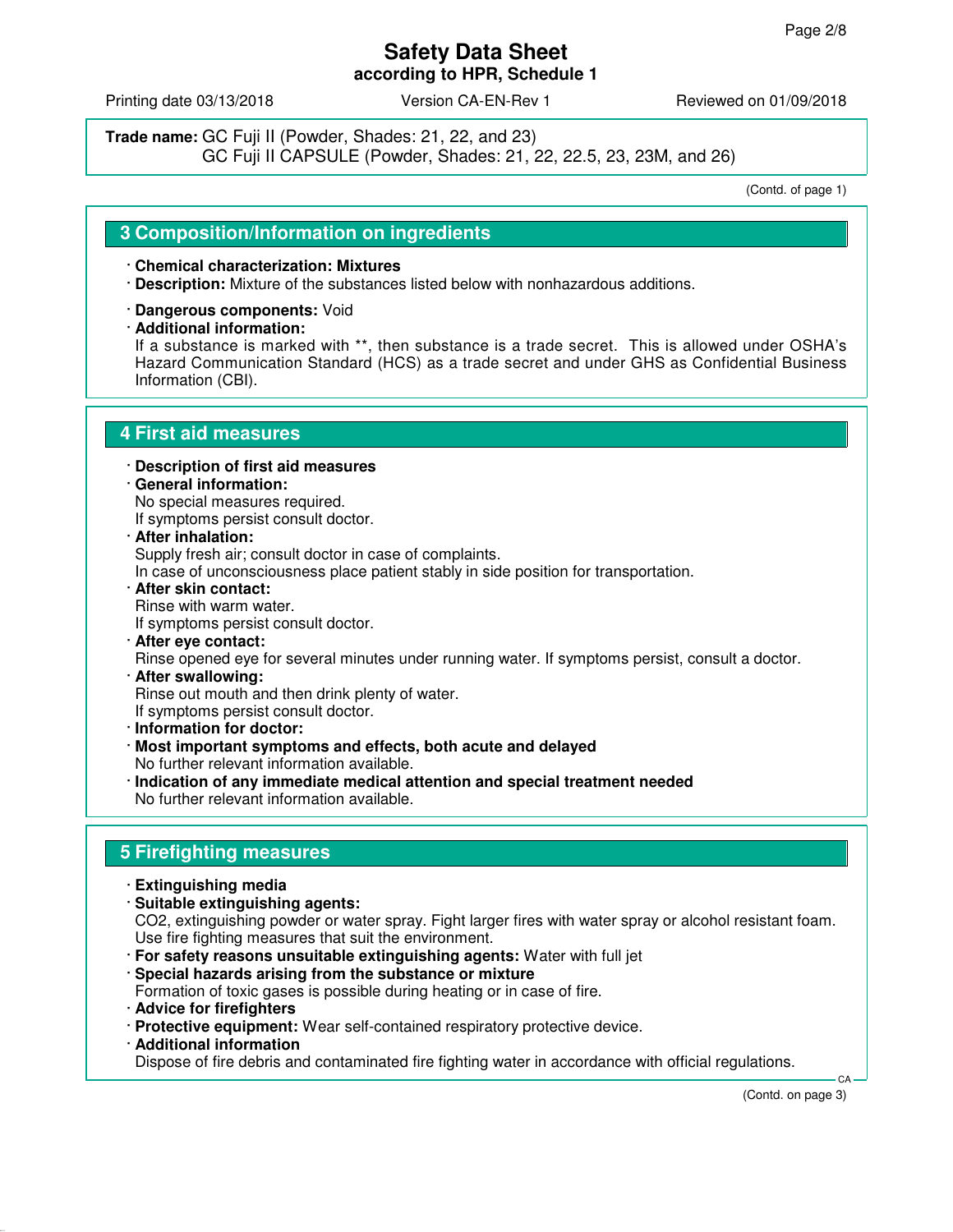Printing date 03/13/2018 **Version CA-EN-Rev 1** Reviewed on 01/09/2018

**Trade name:** GC Fuji II (Powder, Shades: 21, 22, and 23) GC Fuji II CAPSULE (Powder, Shades: 21, 22, 22.5, 23, 23M, and 26)

(Contd. of page 2)

### **6 Accidental release measures**

- · **Personal precautions, protective equipment and emergency procedures** Remove persons from danger area.
- · **Environmental precautions:** Do not allow product to reach sewage system or any water course. Inform respective authorities in case of seepage into water course or sewage system. Do not allow to penetrate the ground/soil. In case of seepage into the ground inform responsible authorities. · **Methods and material for containment and cleaning up:** Pick up mechanically. Dispose of the collected material according to regulations. · **Reference to other sections** See Section 7 for information on safe handling.
	- See Section 8 for information on personal protection equipment.

See Section 13 for disposal information.

# **7 Handling and storage**

- · **Handling:**
- · **Precautions for safe handling** Observe instructions for use. Prevent formation of dust.
- Any deposit of dust which cannot be avoided must be regularly removed.
- · **Information about protection against explosions and fires:** Dust can combine with air to form an explosive mixture.
- · **Conditions for safe storage, including any incompatibilities** Observe instructions for use / storage.
- · **Storage:** Store only in the original receptacle.
- · **Requirements to be met by storerooms and receptacles:** Store only in unopened original receptacles.
- · **Information about storage in one common storage facility:** Store away from foodstuffs.
- · **Further information about storage conditions:** Observe instructions for use / storage.
- · **Specific end use(s)** No further relevant information available.

# **8 Exposure controls/ Personal protection**

- · **Additional information about design of technical systems:** No further data; see item 7.
- · **Control parameters**
- · **Components with limit values that require monitoring at the workplace:** The product does not contain any relevant quantities of materials with critical values that have to be monitored at the workplace.
- · **Additional information:** The lists that were valid during the creation were used as basis.
- · **Exposure controls**
- · **Personal protective equipment:**
- · **General protective and hygienic measures:**

The usual precautionary measures for handling chemicals should be followed. Do not inhale dust / smoke / mist.

Wash hands before breaks and at the end of work.

(Contd. on page 4)

CA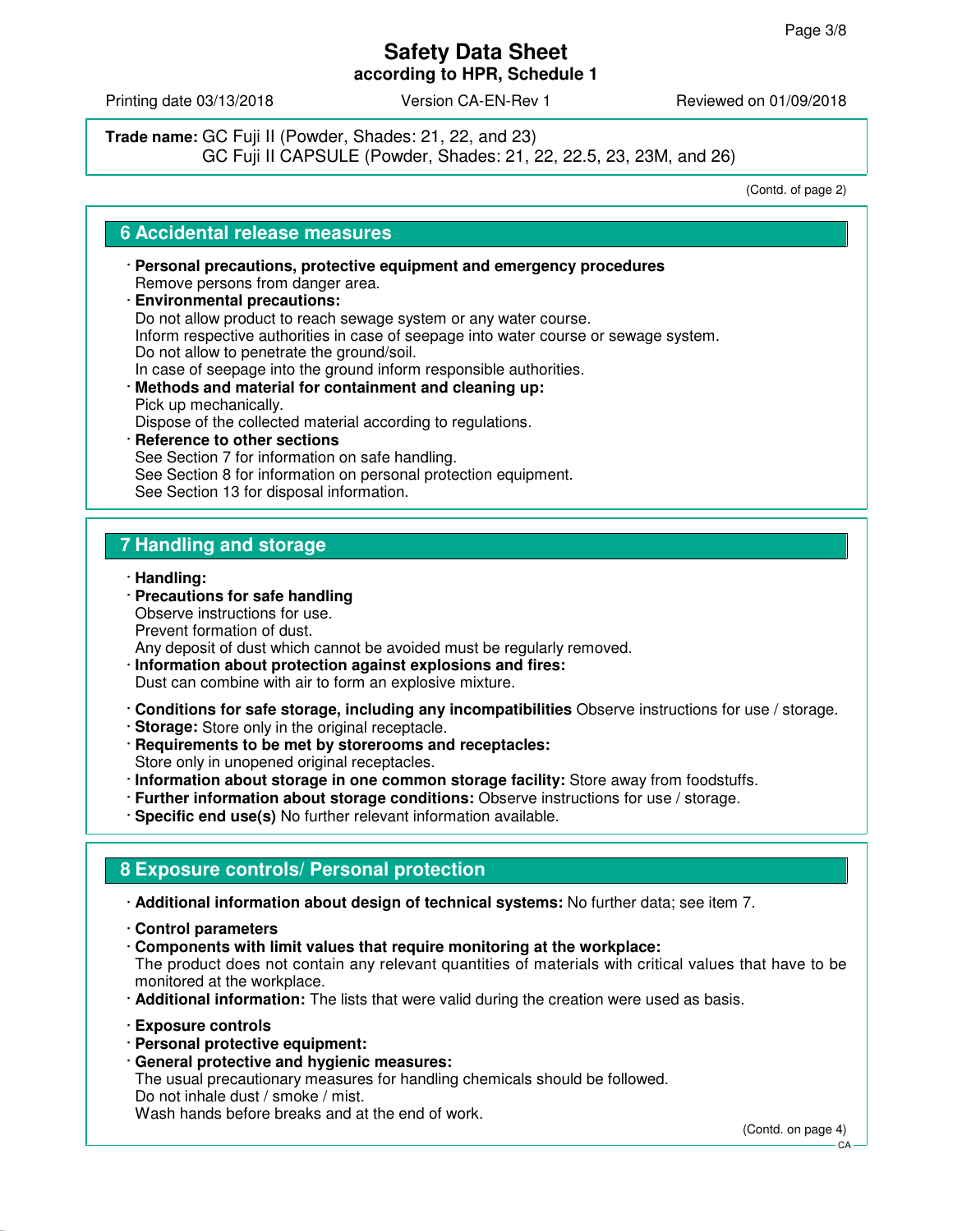Printing date 03/13/2018 **Version CA-EN-Rev 1** Reviewed on 01/09/2018

**Trade name:** GC Fuji II (Powder, Shades: 21, 22, and 23) GC Fuji II CAPSULE (Powder, Shades: 21, 22, 22.5, 23, 23M, and 26)

(Contd. of page 3)

# · **Breathing equipment:**



Suitable respiratory protective device recommended.

· **Protection of hands:** Protective gloves

· **Material of gloves**

The selection of the suitable gloves does not only depend on the material, but also on further marks of quality and varies from manufacturer to manufacturer. As the product is a preparation of several substances, the resistance of the glove material can not be calculated in advance and has therefore to be checked prior to the application.

· **Penetration time of glove material** The exact break through time has to be found out by the manufacturer of the protective gloves and has to be observed.

#### · **Eye protection:**

Manufacturing sites:

Wear safety glasses with side shields (or goggles). Distribution, Workplace, and Household Settings:

No special protective equipment required

| 9 Physical and chemical properties                                                                     |                                               |
|--------------------------------------------------------------------------------------------------------|-----------------------------------------------|
| · Information on basic physical and chemical properties<br><b>General Information</b><br>· Appearance: |                                               |
| Form:                                                                                                  | Powder                                        |
| Color:                                                                                                 | White                                         |
| · Odor:<br>Odor threshold:                                                                             | Odorless<br>Not determined.                   |
| · pH-value:                                                                                            | Not applicable.                               |
| · Change in condition<br><b>Melting point/Melting range:</b><br><b>Boiling point/Boiling range:</b>    | Undetermined.<br>Undetermined.                |
| · Flash point:                                                                                         | Not applicable.                               |
| · Flammability (solid, gaseous):                                                                       | Not determined.                               |
| · Ignition temperature:                                                                                | Undetermined.                                 |
| · Decomposition temperature:                                                                           | Not determined.                               |
| · Auto igniting:                                                                                       | Product is not self-igniting.                 |
| · Danger of explosion:                                                                                 | Product does not present an explosion hazard. |
| <b>Explosion limits:</b><br>Lower:<br>Upper:                                                           | Not determined.<br>Not determined.            |
| · Vapor pressure:                                                                                      | Not applicable.                               |
| · Density:                                                                                             | Not determined.                               |
|                                                                                                        | (Contd. on page 5)                            |

CA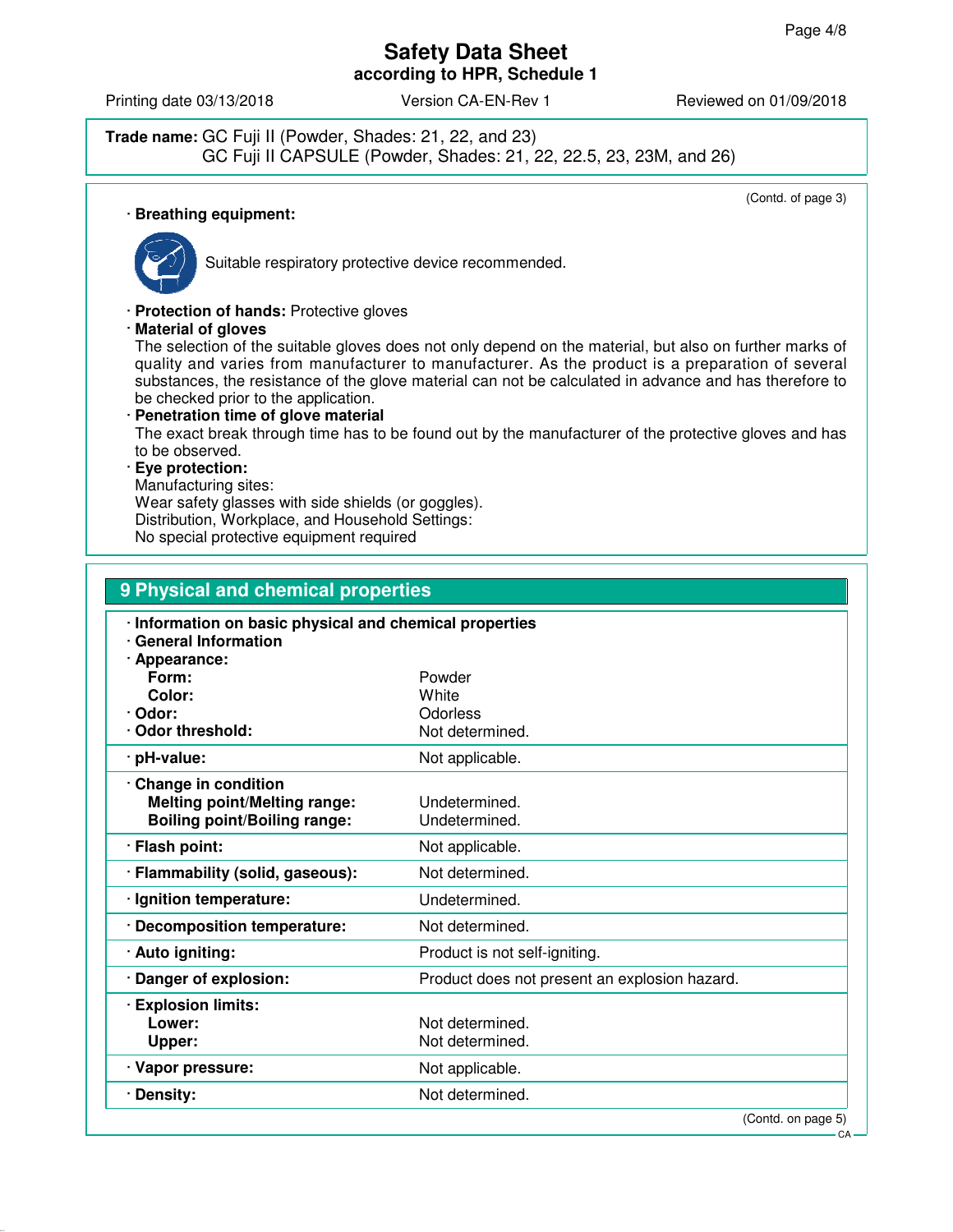Printing date 03/13/2018 **Version CA-EN-Rev 1** Reviewed on 01/09/2018

**Trade name:** GC Fuji II (Powder, Shades: 21, 22, and 23) GC Fuji II CAPSULE (Powder, Shades: 21, 22, 22.5, 23, 23M, and 26)

|                                                            |                                            | (Contd. of page 4) |
|------------------------------------------------------------|--------------------------------------------|--------------------|
| · Relative density                                         | Not determined.                            |                    |
| · Vapor density                                            | Not applicable.                            |                    |
| · Evaporation rate                                         | Not applicable.                            |                    |
| · Solubility in / Miscibility with                         |                                            |                    |
| Water:                                                     | Insoluble.                                 |                    |
| · Partition coefficient (n-octanol/water): Not determined. |                                            |                    |
| · Viscosity:                                               |                                            |                    |
| Dynamic:                                                   | Not applicable.                            |                    |
| Kinematic:                                                 | Not applicable.                            |                    |
| · Solvent content:                                         |                                            |                    |
| Solids content:                                            | 100.0 $%$                                  |                    |
| Other information                                          | No further relevant information available. |                    |

# **10 Stability and reactivity**

- · **Reactivity** No further relevant information available.
- · **Chemical stability** Stable at ambient temperature.
- · **Thermal decomposition / conditions to be avoided:** No decomposition if used according to specifications.
- · **Possibility of hazardous reactions** No dangerous reactions known.
- · **Conditions to avoid** No further relevant information available.
- · **Incompatible materials:** No further relevant information available.
- · **Hazardous decomposition products:** No dangerous decomposition products known.

# **11 Toxicological information**

- · **Information on toxicological effects**
- · **Acute toxicity:**
- · **LD/LC50 values that are relevant for classification:** No further relevant information available.
- · **Primary irritant effect:**
- · **on the skin:** No irritant effect.
- · **on the eye:** No irritating effect.
- · **Sensitization:** No sensitizing effects known.
- · **Additional toxicological information:**

The product is not subject to classification according to internally approved calculation methods for preparations.

· **Carcinogenic categories**

| · IARC (International Agency for Research on Cancer)                                                                                                                                                                                                                   |            |
|------------------------------------------------------------------------------------------------------------------------------------------------------------------------------------------------------------------------------------------------------------------------|------------|
| glass, oxide, chemicals                                                                                                                                                                                                                                                | 65997-17-3 |
| poly(acrylic acid)                                                                                                                                                                                                                                                     | ാ<br>د     |
| · NTP (National Toxicology Program)                                                                                                                                                                                                                                    |            |
| None of the ingredients is listed.                                                                                                                                                                                                                                     |            |
| · Carcinogenic categories' legend:<br>$IMDA$ $O(1)$ $A$ $I$ $E_1$ $A_2$ $B_2$ $B_3$ $C_4$ $D_4$ $D_5$ $D_6$ $D_7$ $D_8$ $D_9$ $D_9$ $D_8$ $D_9$ $D_9$ $D_9$ $D_9$ $D_9$ $D_9$ $D_9$ $D_9$ $D_9$ $D_9$ $D_9$ $D_9$ $D_9$ $D_9$ $D_9$ $D_9$ $D_9$ $D_9$ $D_9$ $D_9$ $D_$ |            |

IARC Group 1: The agent is carcinogenic to humans.

IARC Group 2A: The agent is probably carcinogenic to humans.

(Contd. on page 6)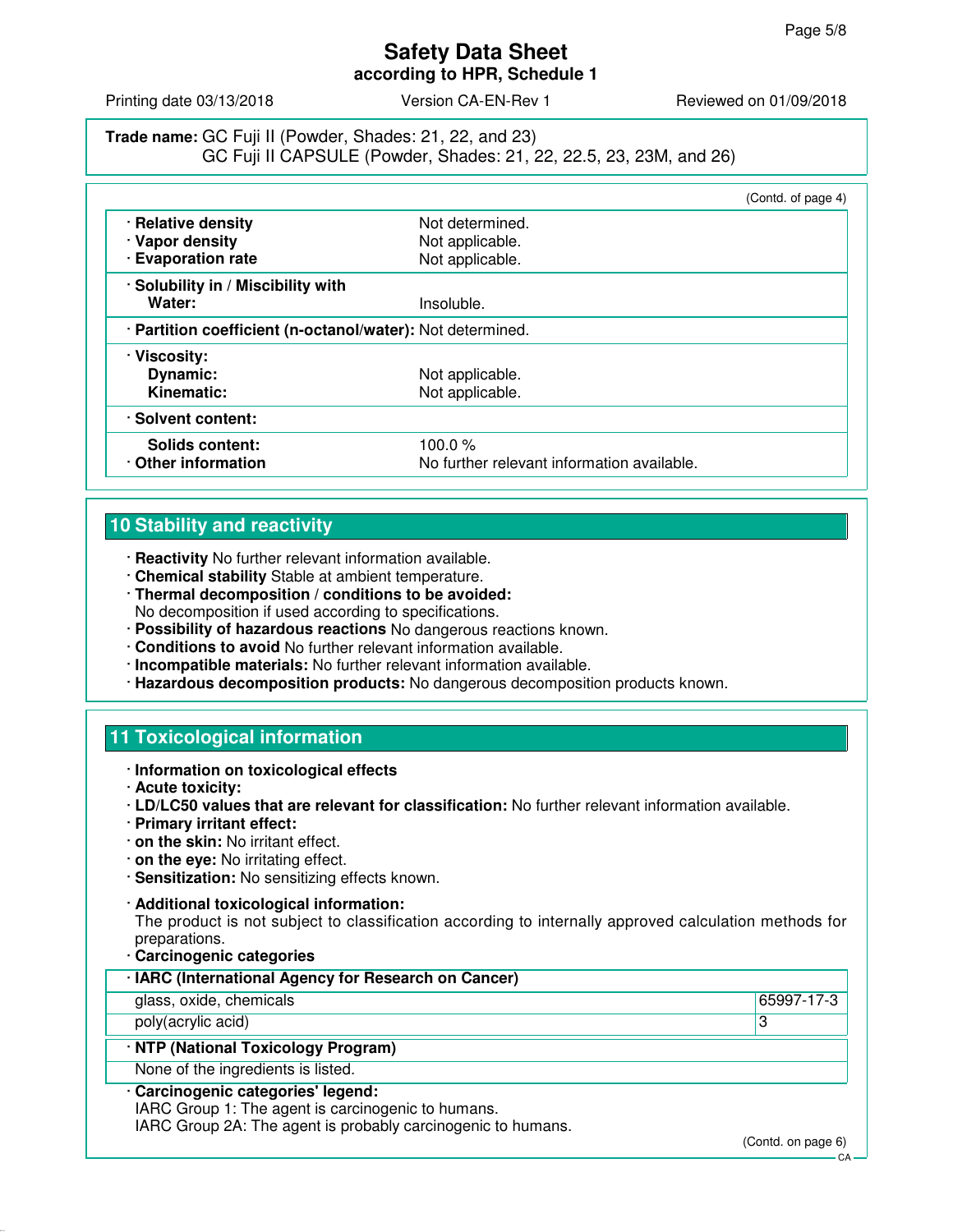Printing date 03/13/2018 Version CA-EN-Rev 1 Reviewed on 01/09/2018

**Trade name:** GC Fuji II (Powder, Shades: 21, 22, and 23) GC Fuji II CAPSULE (Powder, Shades: 21, 22, 22.5, 23, 23M, and 26)

(Contd. of page 5)

IARC Group 2B: The agent is possibly carcinogenic to humans. IARC Group 3: The agent is not classifiable as to its carcinogenicity to humans. IARC Group 4: The agent is probably not carcinogenic to humans. NTP K: Known to be human carcinogen. NTP R: Reasonably anticipated to be human carcinogen.

· **Repeated dose toxicity.** No further relevant information available.

· **CMR effects (carcinogenity, mutagenicity and toxicity for reproduction)** No further relevant information available. No further relevant information available.

# **12 Ecological information**

#### · **Toxicity**

- · **Aquatic toxicity:** No further relevant information available.
- · **Persistence and degradability** No further relevant information available.
- · **Behavior in environmental systems:**
- · **Bioaccumulative potential** No further relevant information available.
- · **Mobility in soil** No further relevant information available.
- · **Additional ecological information:**

· **General notes:**

Water hazard class 3 (Self-assessment): extremely hazardous for water Do not allow product to reach ground water, water course or sewage system, even in small quantities. Danger to drinking water if even extremely small quantities leak into the ground.

- · **Results of PBT and vPvB assessment**
- · **PBT:** Not applicable.
- · **vPvB:** Not applicable.
- · **Other adverse effects** No further relevant information available.

### **13 Disposal considerations**

#### · **Waste treatment methods**

· **Recommendation:** Dispose of contents / container in accordance with local / regional / national / international regulations.

· **Recommendation:** Disposal must be made according to official regulations.

| · UN-Number<br>· DOT, TDG, ADN, IMDG, IATA               | Void |  |
|----------------------------------------------------------|------|--|
|                                                          |      |  |
| · UN proper shipping name<br>· DOT, TDG, ADN, IMDG, IATA | Void |  |
| · Transport hazard class(es)                             |      |  |
| · DOT, TDG, ADN, IMDG, IATA                              |      |  |
| · Class                                                  | Void |  |

<sup>·</sup> **Uncleaned packagings:**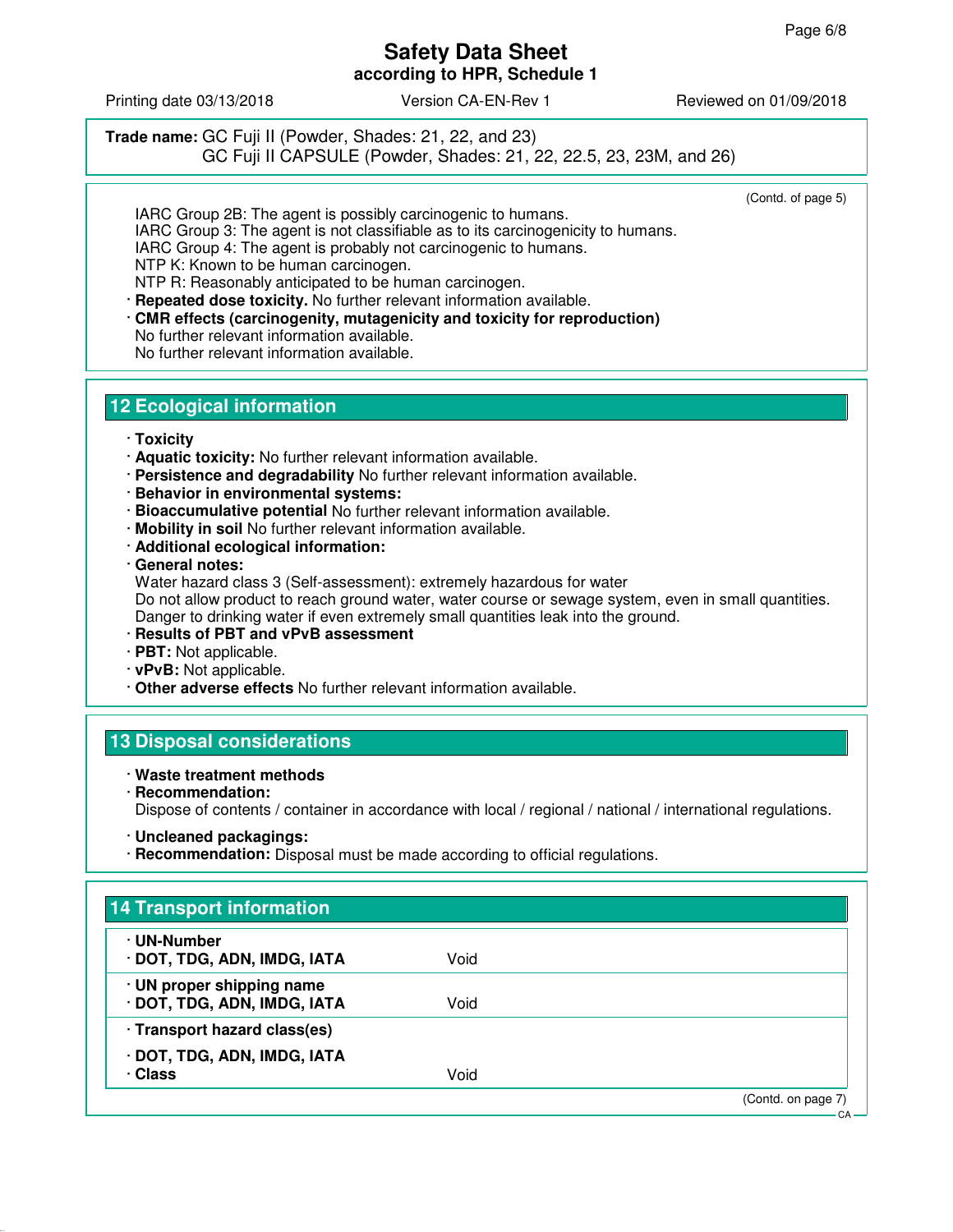Printing date 03/13/2018 **Version CA-EN-Rev 1** Reviewed on 01/09/2018

**Trade name:** GC Fuji II (Powder, Shades: 21, 22, and 23) GC Fuji II CAPSULE (Powder, Shades: 21, 22, 22.5, 23, 23M, and 26)

|                                                                                                        |                 | (Contd. of page 6) |
|--------------------------------------------------------------------------------------------------------|-----------------|--------------------|
| · Packing group<br>· DOT, TDG, IMDG, IATA                                                              | Void            |                    |
| · Environmental hazards:<br>· Marine pollutant:                                                        | No              |                    |
| · Special precautions for user                                                                         | Not applicable. |                    |
| · Transport in bulk according to Annex II of<br><b>MARPOL73/78 and the IBC Code</b><br>Not applicable. |                 |                    |
| · UN "Model Regulation":                                                                               | Void            |                    |

# **15 Regulatory information**

· **Safety, health and environmental regulations/legislation specific for the substance or mixture** · **SARA (Superfund Amendments and Reauthorization Act)**

· **Section 355 (extremely hazardous substances):**

None of the ingredients is listed.

· **Section 313 (Specific toxic chemical listings):**

None of the ingredients is listed.

· **TSCA (Toxic Substances Control Act):**

glass, oxide, chemicals

poly(acrylic acid)

· **Canadian substance listings:**

· **Canadian Domestic Substances List (DSL)**

glass, oxide, chemicals

poly(acrylic acid)

· **Canadian Ingredient Disclosure list (limit 0.1%)**

None of the ingredients is listed.

· **Canadian Ingredient Disclosure list (limit 1%)**

None of the ingredients is listed.

· **GHS label elements** Void

· **Hazard pictograms** Void

· **Signal word** Void

· **Hazard statements** Void

· **Chemical safety assessment:** A Chemical Safety Assessment has not been carried out.

# **16 Other information**

· **Department issuing SDS:** Regulatory Affairs

· **Contact:** Regulatory Affairs Telephone No. +1 (708) 597-0900 sds@gcamerica.com

· **Date of preparation / last revision** 03/13/2018 / -

(Contd. on page 8)

**CA**